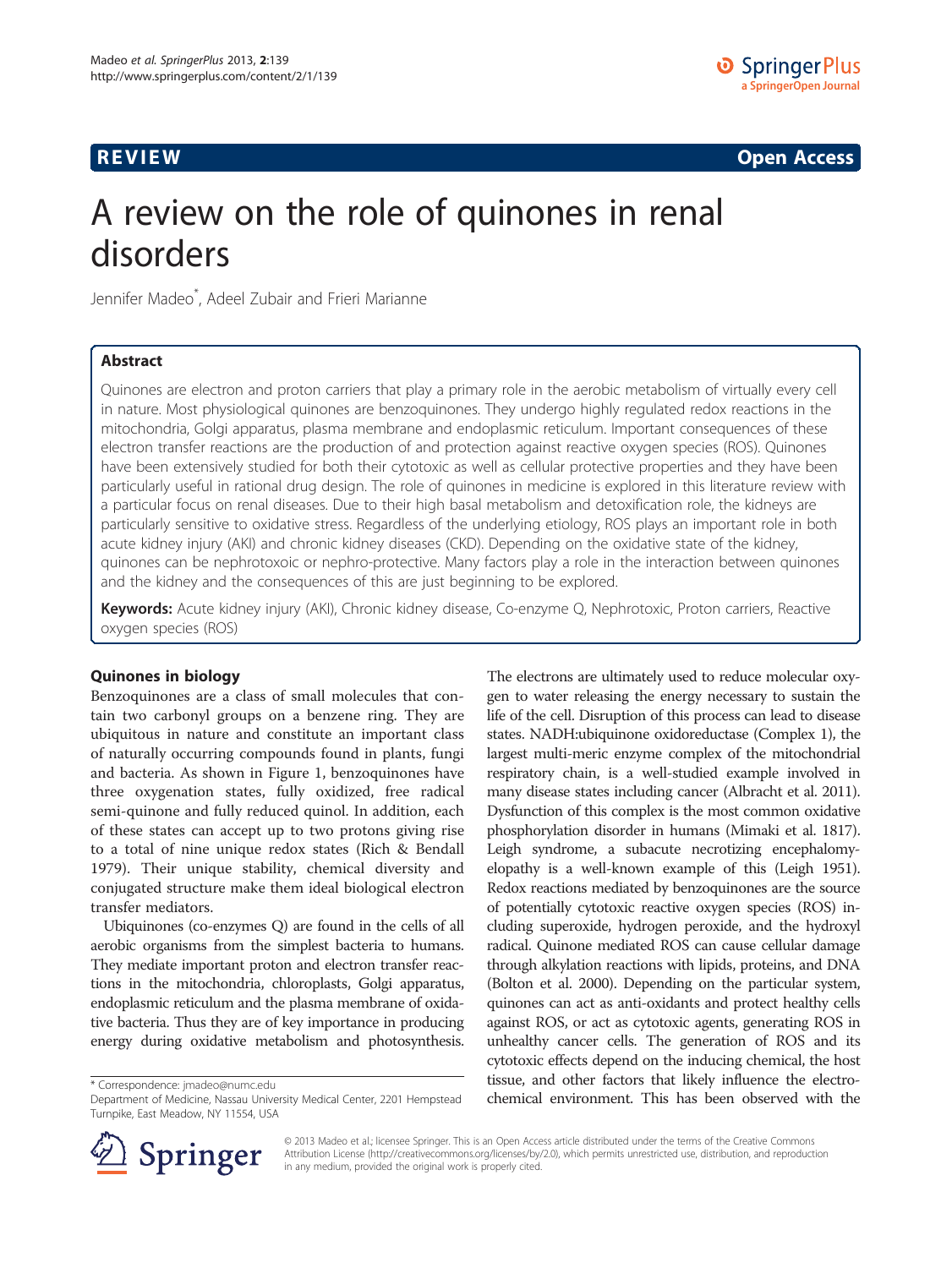<span id="page-1-0"></span>

effects of nanomaterials on cells and tissues. A review of the literature revealed that an inflammatory response and an increased production of ROS are common immune responses to nanomaterial use which has implications for drug delivery systems (Syed et al. [2012](#page-6-0)). On the other hand, thin walled carbon nanotubes do not appear to produce cellular damage despite the fact that they produce ROS (Thurnherr et al. [2011;](#page-7-0) Ogasawara et al. [2012\)](#page-6-0).

Quinones are of interest from a medical and toxicological prespective due to their unique reactivity and high prevalence in the environment (Ralph et al. [2011](#page-6-0); Monks & Jones [2002](#page-6-0)). They undergo highly regulated redox reactions while bound to specific sites in integral membrane proteins such as the cytochrome  $b<sub>6</sub>f$  (Kurisu et al. [2003](#page-6-0)), QFR  $(Q_PQ_D)$  (Iverson et al. [2001](#page-5-0)), succinate dehydrogenase (Yankovskaya et al. [2003](#page-7-0)), DsbB (Zhou et al. [2008](#page-7-0)) cytochrome bc1 oxidoreductase (Gao et al. [2003](#page-5-0)) and photosynthetic reaction centers (Stowell et al. [1997](#page-6-0)). One extensively studied system that has significantly increased our understanding the role of quinone electrochemistry in biology is bacterial reaction centers (Gunner et al. [2008\)](#page-5-0). Reaction centers (RCs) are large membrane-bound proteins that use the energy of a photon to catalyze a series of electron transfer reactions during the process of photosynthesis. Ubiquinone-10 simultaneously binds to 2 unique active sites and the protein mediates electron transfer between them (Stowell et al. [1997](#page-6-0); Zhu & Gunner [2005\)](#page-7-0). This inevitably produces protein-bound free radicals that must be properly sequestered to avoid cytotoxic damage (Madeo & Gunner [2005](#page-6-0)). Studying this system has provided much insight how proteins have evolved to shift the energy of electron transfer reactions to fit the needs of the cell (Madeo et al. [2011](#page-6-0)).

# Quinones in medicine

Quinones play an important role in medicine. Oxidative stress occurs when there is an imbalance between the

production and quenching of free radicals from oxygen species. The mitochondria play a central role in the formation of excess ROS. Quinones can target the mitochondria and re-establish electron transfer in deficiency states. For example, in antiphospholipid syndrome, treatment with co-enzyme Q has been shown been shown to alter mitochondrial dynamics resulting in lower oxidative stress and slowing of the accelerated atherosclerosis (Perez-Sanchez et al. [2012](#page-6-0)). Co-enzyme Q has also been shown to prevent retinal cell apoptosis when given as eye drops in mouse models of kainate-induced retinal damage (Lulli et al. [2012\)](#page-6-0). Quinones are also being investigated for the treatment of mitochondrial diseases (Enns et al. [2012](#page-5-0)) as well as age-related diseases (Skulachev et al. [2009\)](#page-6-0). In one small open-label study, patients with terminal genetic mitochondrial diseases were treated with a para-benzoquinone (alpha-trocotrienol quinone) for 13 weeks as an emergency treatment protocol. This therapy modified disease progression in 90% of the patients by increasing quality of life and improving central nervous system oxidation state (Enns et al. [2012\)](#page-5-0). This quinone is currently undergoing clinical trials for diseases such as Friedreich's ataxia, Leigh Syndrome, and Tourette syndrome.

Depending on their redox state, quinones can act as both pro and anti-oxidants and their action in the mitochondrial is highly dependent on their concentration. Ubiquinone-10, a fat soluble quinone, is found in particularly high concentrations in the mitochondria of cells in the brain, heart, liver, and kidney. Deficiencies in ubiquinone-10 have been associated with the pathology of a diverse number of diseases, including encephalopathy, myopathy, male infertility, and nephrotic syndrome (Villalba et al. [2010;](#page-7-0) Quinzii & Hirano [2010;](#page-6-0) Balercia et al. [2009](#page-5-0)). Accelerated arteriosclerosis is driven by the proinflammatory response and ubiquinones in the plasma appear to play a protective role against coronary artery disease. Co-enzyme Q, by interfering with the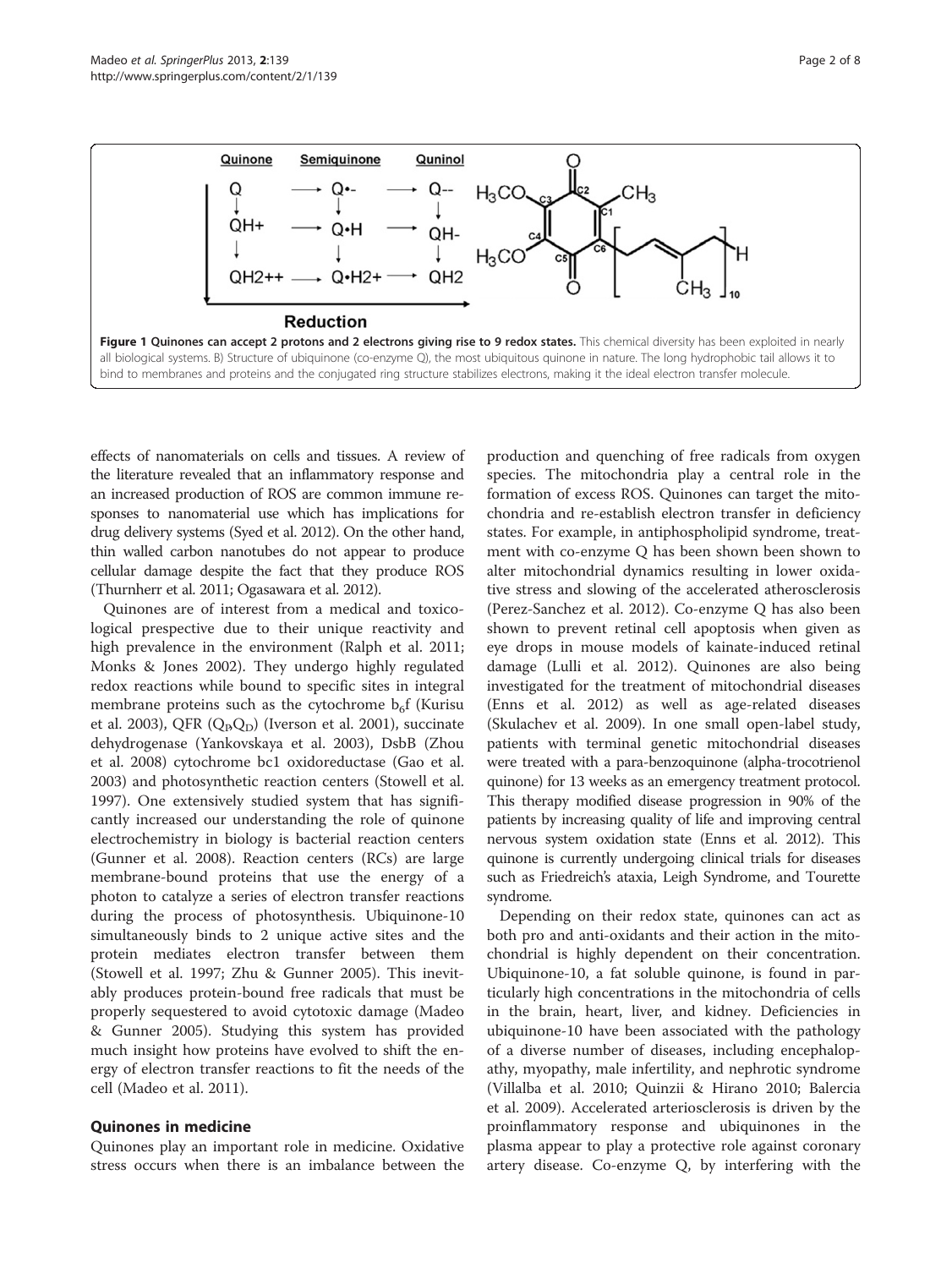production of ROS, protects circulating lipoproteins including LDL from oxidation thereby slowing the progress of coronary artery disease (Morre & Morre [2011](#page-6-0); Tsai et al. [2011\)](#page-7-0). During arteriosclerosis, oxidized LDL binds to an endothelial cell receptor triggering a signal transduction pathway that activates NADPH oxidase resulting in the generation of ROS. The oxidative insult to the endothelium plays a key role in the pathogenesis of arteriosclerosis. This pathway was interrupted in endothelial cells pretreated with co-enzyme Q diminishing endothelial oxidative damage (Tsai et al. [2011\)](#page-7-0). Any systemic inflammatory disease has the potential to cause oxidative damage due to the increase in aerobic metabolism and thus could benefit from these protective effects. An important example is in systemic lupus erythematosus where accelerated atherosclerosis plays an important role (Kurien & Scofield [2008;](#page-6-0) Frieri [2012\)](#page-5-0).

NAD(P)H:quinone oxidoreductase 1 (NQO1) is an enzyme important in maintaining oxygen homeostasis. It is a flavoprotein that catalyzes the reduction of quinones, vitamin E, and nitrogen oxides. These reduction reactions generate natural antioxidants (such as reduced form of vitamin E and ubiquinol) and are important for both intrinsic and exogenous chemical detoxification (Ross et al. [2000](#page-6-0)). Such reactions can protect against exogenous quinones that would otherwise promote the generation of ROS. On the other hand, depending on the specific initial quinone, these reduction reactions can generate labile products that react with molecular oxygen to generate ROS and cause DNA and protein alkylation that can thus destroy the cell. This is the principle behind NQO1 anti-tumor drugs. Compounds of the quinone family such as mitomycin C are efficiently bioactivated by NQO1, a cytosolic two-electron reductase. This enzyme activates anti-tumor pro-drugs and is thus a necessary agent for their anti-tumor activity (Begleiter et al. [1997\)](#page-5-0). Due to the fact that NQO1 is expressed in particularly high levels in tumor cells, these drugs target cancerous cells before becoming toxic to normal cells. Drugs that target succinate: quinone reductase/Complex II, another enzyme found in particularly high levels in tumor cells, is also being developed based on this principle (Ralph et al. [2006\)](#page-6-0).

Dysregulated ROS production can be cytotoxic, particularly to cancer cells that have a high metabolism. Cancer cells are particularly sensitive to insults in redox homeostasis. ROS production can activate genes involved in detoxification and regulated cell death (Dhakshinamoorthy et al. [2000\)](#page-5-0). Many cancer cells maintain a moderate level of oxidative stress and current investigations are aiming at exploiting this for targeted cell death (McCarty et al. [2010\)](#page-6-0). Quinones, due to their redox cycling ability, are being used to exploit this process and thus represent a large class of antitumor

drugs currently under investigation (Siegel et al. [2012;](#page-6-0) Sagar et al. [2010\)](#page-6-0). These drugs particularly target cancer cells rather than healthy cells. The mechanism of death appears to involve ATP depletion, calcium imbalance, and protein degradation (Verrax et al. [2011](#page-7-0)). The reduction of quinones by NQO1 plays an important role. There is still a lot of research that needs to be done to understand the role antioxidants play in signal transduction and altering gene expression. The better we can understand these mechanisms the better we can design specific drugs that target specific cancers. For example, NQO1 triggers a NF- $\kappa$ B mediated signal transduction pathway that regulates apoptosis; NF-<sub>K</sub>B is an important transcription factor in the pathogenesis of many cancers, including breast cancer (Zubair & Frieri [2012](#page-7-0)). One study showed that expression of NQO1 and NF-ĸB were inversely related in breast tissue implicating a unique pathway that can be targeted for rational drug design (Jamshidi et al. [2012\)](#page-5-0).

Due to their anti-oxidant effects, quinones are also currently being investigated as part of the treatment of head trauma (Kalayci et al. [2011\)](#page-5-0) and neurological diseases like Parkinson disease (Kerr [2010;](#page-5-0) Rakoczi et al. [2009](#page-6-0)), Huntington disease, (Hyson et al. [2010\)](#page-5-0) and Alzheimer disease (Yang et al. [2010](#page-7-0)). On the other hand quinones are involved in the induction of cancer and neurodegenerative disease (Zahid et al. [2010](#page-7-0); Cavalieri & Rogan [2006](#page-5-0)). Quinone derivatives of estrogens, benzene, and dopamine have been showed to promote formation of DNA adducts that initiate mutations leading to cancer as well as neurodegenerative diseases (Zahid et al. [2010](#page-7-0)). Plastoquinol, an anti-oxidant found in chloroplasts, is being investigated for its involvement in the suppression of age-related pathologies such as declining immunity, balding, cataracts and osteoporosis (Skulachev et al. [2011](#page-6-0)). Aging is associated oxidative stress, thus quinones have a potential role in modulating the process (Soares et al. [2011\)](#page-6-0). Lastly, quinones are still being investigated for their antimalarial effect (Qu et al. [2010;](#page-6-0) Jacquerioz & Croft [2009\)](#page-5-0).

# Pathogenesis of renal disease

Hypoxia and cellular reactions to oxidative stress are at the heart of the complex pathogenesis of both acute and chronic kidney diseases (Nangaku [2006;](#page-6-0) Aksu et al. [2011](#page-5-0)). Acute kidney injury (AKI) affects millions of people and has been associated with increased mortality and hospital length of stay as well as puts the patient at risk for future chronic kidney disease (CKD) (Singbartl & Kellum [2012\)](#page-6-0). Regardless of the etiology, the pathology of AKI is intimately tied to renal microcirculation and mitochondrial dysfunction resulting in disruption of oxygen homeostasis, uncontrolled inflammation, and production of ROS (Kunzendorf et al. [2010](#page-6-0)). ROS can promote cell death by both necrosis and apoptosis. ROS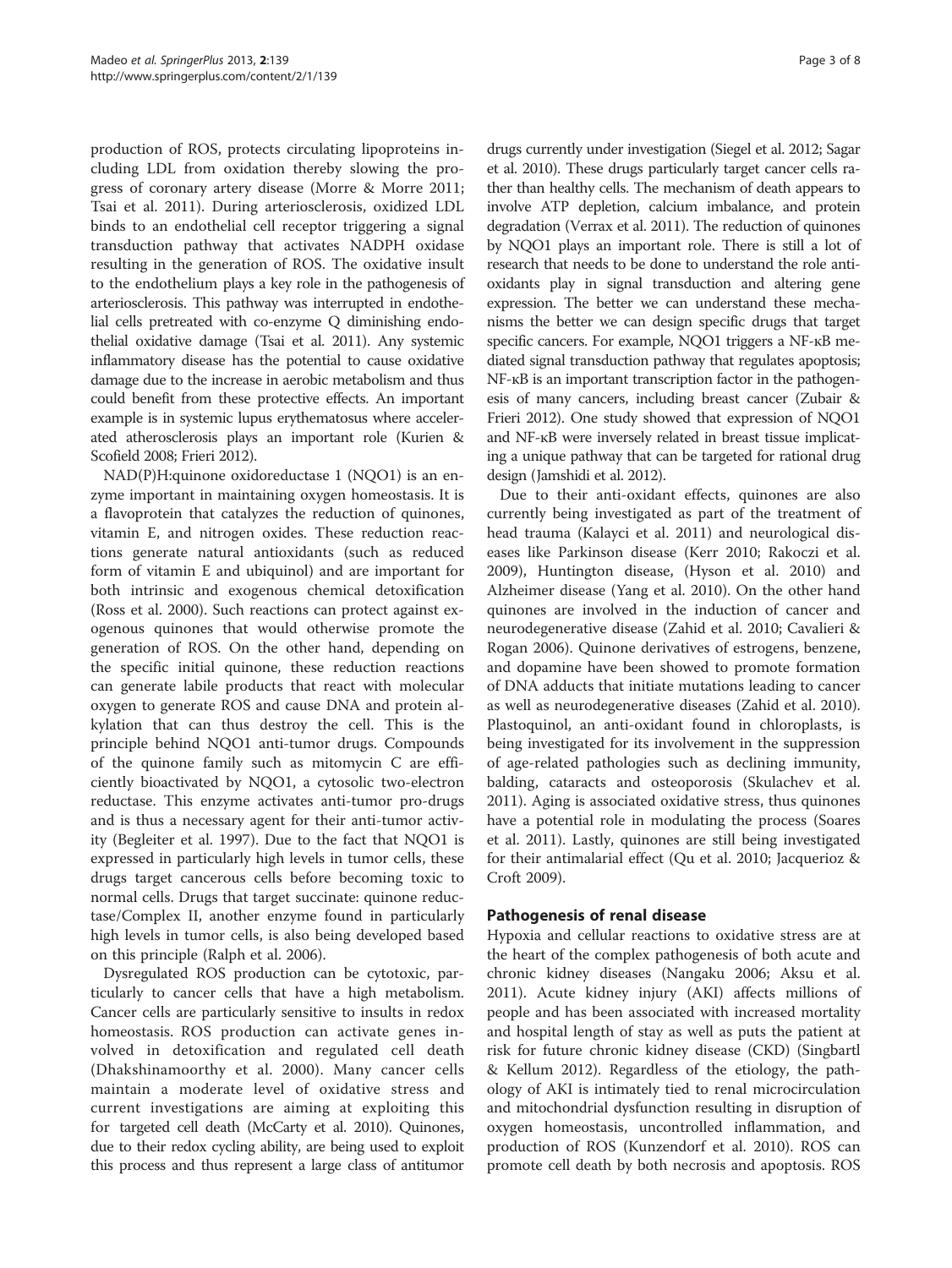production is triggered by ischemic/reperfusion injury (Eltzschig & Eckle [2011](#page-5-0)), antibiotics such as aminoglycosides (Ali et al. [2011\)](#page-5-0), contrast induced renal injury (Oudemans-van Straaten [2005](#page-6-0)), rhabdomyolysis (Boutaud & Roberts [2011\)](#page-5-0) and toxic materials (Gobe & Crane [2010;](#page-5-0) Chen et al. [2011](#page-5-0)). Therapeutic interventions aimed at inhibiting these pathological redox reactions is an active area of current research. NAD(P)H:quinone oxidoreductase is a redox enzyme found in particularly high levels in renal tubular cells and likely contributes to pathogenesis of renal failure. Renal specific oxidases are known to be involved in ROS medicated damage in kidney mesangial cells (Orient et al. [2007\)](#page-6-0). Natural anti-oxidant agents have shown some promise in ameliorating aminoglycoside toxicity (Ali et al. [2011;](#page-5-0) Sayed-Ahmed & Nagi [2007\)](#page-6-0) and cisplatin-induced nephropathy (Mukhopadhyay et al. [2012\)](#page-6-0). The role of antioxidants in the management of AKI is an ongoing area of research (Koyner et al. [2008\)](#page-6-0).

Oxidative stress is known to play an important role in the development of renal diseases such as glomerulonephritis, drug-induced nephrotoxicity, and CKD (Okamura & Himmelfarb [2009](#page-6-0)). CKD is associated with mitochondrial dysfunction that leads to an imbalance between ROS and the natural anti-oxidants that normally quench these pathological free radicals. In particular hypertensive nephropathy and proteinuria have been directly linked to salt-induced oxidative stress (Nagase et al. [2007;](#page-6-0) Varagic et al. [2010](#page-7-0)). One study showed that high salt intake activates the reninangiotensin system, urinary protein excretion and nitroxidative markers in rat models (Varagic et al. [2010\)](#page-7-0). By using a novel beta-blocker with anti-oxidant function, this study showed that the kidney damage associated with the oxidative stress is independent of the hemodynamic damage of hypertension induced by the high salt diet. Salt loading increases activity of plasma membrane NADPH oxidase in the renal parenchyma, an enzyme important for production of ROS (Kitiyakara et al. [2003](#page-6-0)). Oxidation of LDL by mesangial cells is important in the pathogenesis of lipoprotein glomerulopathy which can lead to rapid progressive renal failure (Sakatsume et al. [2001](#page-6-0)). ROS production also appears to play a key role in diabetic nephropathy and could be induced by long-standing hyperglycemia (Forbes et al. [2008](#page-5-0)). Angiotensin II facilitates ROS production in kidney mesangial cells which helps to explain the renoprotective role of ACE-inhibitors and angiotensin receptor blockers in these disorders (Gorin et al. [2004](#page-5-0)). Another interesting role of anti-oxidants in renal disease is aristolochic acid 1 (AA1) nephropathy. This disease is associated with tubulointerstitial fibrosis and urothelial carcinoma following ingestion of AA1 (De Broe [2012](#page-5-0)). Renal reduction, which is important for AA1 clearance, generates a toxic metabolite. One study showed that pre-treatment of mouse tubular epithelium with a NQO1 inhibitor increased the oxidized metabolite of AA1 in renal tissue leading to attenuation of AA1 induced nephropathy (Chen et al. [2011](#page-5-0)). This highlights the importance of this enzyme in regulating renal oxidation and homeostasis and illustrates how genetic polymorphisms can contribute to a person's susceptibility to this disease.

## Quinones in renal disease

Quinones can be toxic or protective to the kidneys. The difference depends on the products produced by reduction and the oxidative state of the kidney. Stable fully oxidized quinones are less reactive and their production can quench other cellular toxins such as ROS. On the other hand, partially reduced semiquinones are free radicals that can damage DNA and lead to cell death (see Figure [1](#page-1-0)). Thymoquinone (TQ), a compound derived from Nigella sativa, shows strong anti-oxidant properties against gentamicin (GM)-induced nephrotoxicity. In a study using a rat model with GM-induced nephrotoxicity, TQ supplementation lowered BUN, creatinine and total nitrate/nitrite. It also increased glutathione peroxidase activity and ATP to match control values. TQ supplementation also prevented GM-induced renal histopathology. Based on these findings, the mechanism of TQ prevention is likely related to its ability to decrease oxidative stress by preserving the activity of the anti-oxidant enzymes (Sayed-Ahmed & Nagi [2007](#page-6-0)). With evidence for a similar anti-oxidant mechanism, TQ also protects the kidney from vancomycin and cisplatin (Ragheb et al. [2009](#page-6-0); Basarslan et al. [2012](#page-5-0)). Due to its anti-inflammatory, anti-allergic, and anti-carcinogenic effects, TQ has been used in traditional medicine for a diversity of diseases such as cancer, diabetes, and asthma (Khan et al. [2011](#page-6-0); Sankaranarayanan & Pari [2011\)](#page-6-0). One study observed that TQ reduced sepsis related morbidity and mortality in mice challenged with endotoxin Gramnegative bacteria. TQ reduced mortality by 80-90%, improved both kidney and liver function and it also lowered inflammatory biomarkers (Alkharfy et al. [2011\)](#page-5-0).

Hemodialysis (HD) and peritoneal dialysis (PD) are associated with increased oxidative stress which may be related to low levels of co-enzyme Q in the blood. The major risk of this oxidative stress is accelerated cardiovascular disease, the leading cause of death in dialysis patients. One observational study, comparing dialysis patients to healthy controls, found an association between lower co-enzyme blood levels and higher oxidative stress in dialysis patients (Mehmetoglu et al. [2012\)](#page-6-0). This has not been a consistent finding and larger, higher powered studies are needed before this relationship can be accepted (Gokbel et al. [2011](#page-5-0); Lippa et al. [1994](#page-6-0)). Another small study followed 36 HD patients for 6 months and showed that co-enzyme Q10 administration was partially effective for suppressing the oxidative stress in HD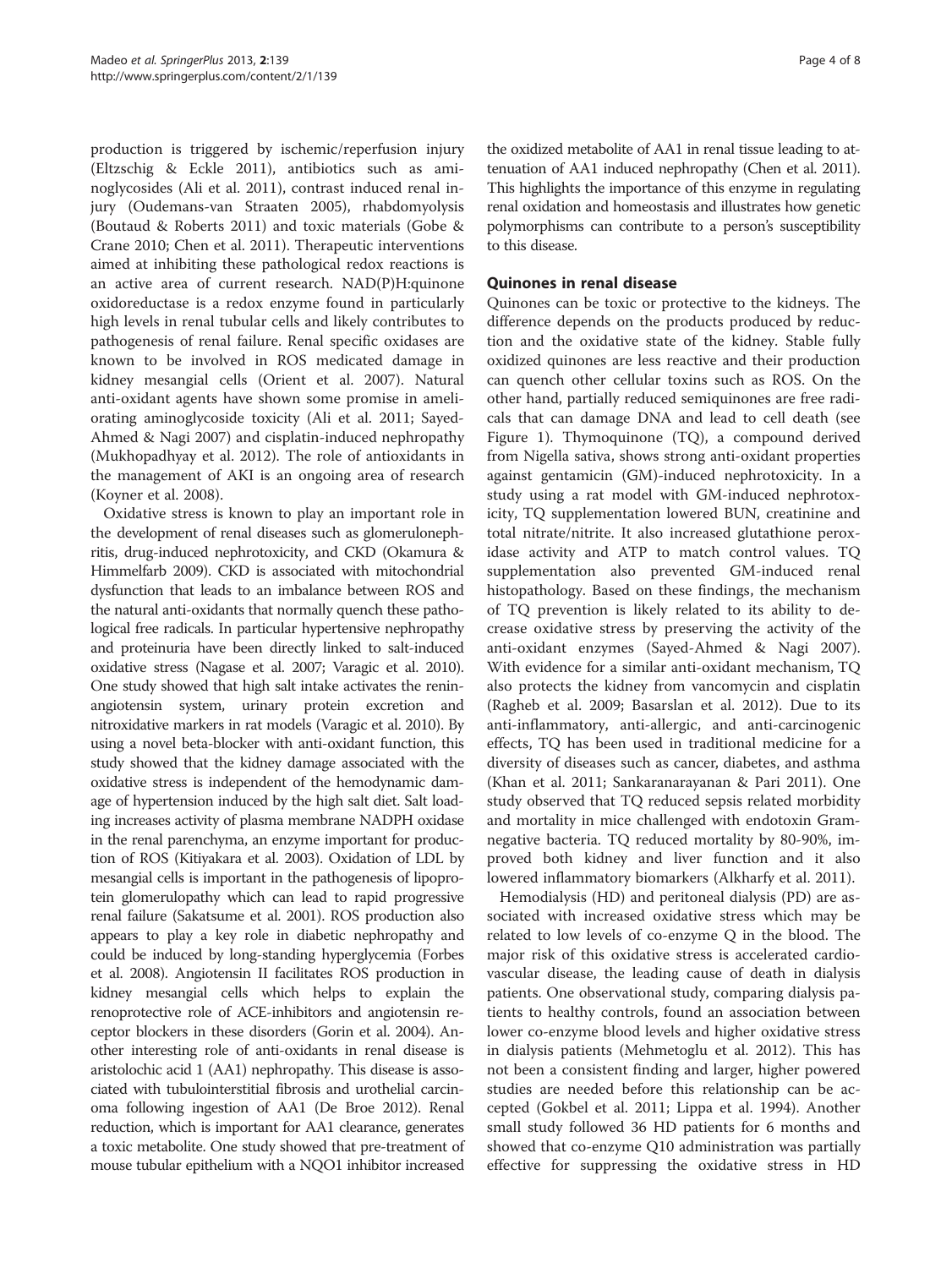patients (Sakata et al. [2008\)](#page-6-0). A recent Cohrane review examined the benefits and harms of giving antioxidants to CKD, dialysis, and kidney transplant patients (Jun et al. [2012\)](#page-5-0). Although the analysis did not detect a significant decrease in cardiovascular and all-cause death, there was evidence that antioxidant therapy significantly reduced development of end-stage of kidney disease in CKD patients and lowered serum creatinine levels. Significant adverse effects were not observed. The findings of these observational studies have led to the currently ongoing clinical trial assessing the effect of coenzyme Q-10 on oxidative stress and systemic inflammation in HD patients and have encouraged larger, appropriately powered studies. Another renal protective role for quinones has been observed with cold-storage injury, which occurs with deceased donor kidneys that are stored at cold temperatures prior to transplantation. Oxidative damage, from mitochondrial superoxide generation, plays a role in the tissue injury that occurs during storage and re-warming (Mitchell et al. [2010](#page-6-0)). Mitoquinone is a ubiquinone analog with a conjugated hydrophobic anion that targets the mitochondria and has been shown to protect against cold storage damage of renal tubular cells by preventing mitochondrial dysfunction (Mitchell et al. [2011\)](#page-6-0).

The toxicity of quinones to the kidney appears to depend on a variety of factors including genetic polymorphisms and the disease state of the individual. NQO1 is found, in particular high levels in podocytes indicating that these cells play a pivotal role in the oxidative state of the kidney (Tamura et al. [2012;](#page-6-0) Marshall et al. [2006](#page-6-0)). The likely role is a detoxifying enzyme, protecting the kidney from chemically reactive metabolites filtered through the glomerulus. Mitomycin C is an anticancer agent that is particularly toxic to the kidney and known to cause hemolytic uremic syndrome (Zappa et al. [2003](#page-7-0)). It is a quinone that requires cellular reduction to activate its cytotoxic effects. Due to its ability to reduce quinones, NQO1 in podocytes could play a major role in the pathogenesis of renal toxicity and mitomycin Cinduced hemolytic uremic syndrome. Injury to the glomerular filtration mechanism is the primary damage, leading to a cascade of deleterious events including microangiopathic hemolytic anemia and thrombocytopenia (Zappa et al. [2003\)](#page-7-0). The high expression of NQO1 explains, in theory, a selective toxicity towards podocytes. Another mechanism may be the formation of covalent protein quinol-thioether adducts. Glutathione (GSH) conjugates of hydroquinone (HQ) and 2-bromohydroquinone (2-BrHQ) produce severe renal proximal tubular necrosis in rats (Kleiner et al. [1998](#page-6-0)).

Podocytes are the major cell of the glomerular filter. They are highly differentiated and quiescent cells involved in the pathology of numerous kidney diseases

(Durvasula & Shankland [2006;](#page-5-0) Garg & Holzman [2012](#page-5-0)). The glomerular filtrate must traverse capillary endothelium, basement membrane, and the podocyte layer before reaching Bowman's space. Podocytes also produce vascular endothelial growth factor (VEGF), which regulates glomerular endothelial permeability, thus playing an important role in the kidney interactions with potential toxins (Kretzler et al. [1998](#page-6-0)). Expression of VEGF has been shown to be important in many renal diseases, particularly lupus nephritis (Frieri et al. [2012\)](#page-5-0). An acquired primary dysregulation of podocytes is described in collapsing idiopathic focal segmental glomerulosclerosis and in HIV-associated nephropathy (Barisoni et al. [1999](#page-5-0)), another disease driven by unregulated oxidative stress.

Primary coenzyme Q10 deficiency is considered to be the only treatable mitochondrial disorder, since some patients have a response to oral coenzyme Q-10 (Salviati et al. [2005](#page-6-0)). The disease usually manifests with nephropathy and encephalomyopathy (Montini et al. [2008](#page-6-0)). It is caused by mutations in the enzymes of the coenzyme Q10 synthetic pathway. It has been linked with focal segmental glomerulosclerosis due to dysfunctional mitochondria in the podocytes. One study using a translational mouse model showed that giving probucol (a lipid soluble anti-oxidant) prevented an otherwise lethal glomerulopathy (Falk et al. [2011](#page-5-0)). This drug resulted in higher levels of co-enzyme Q in kidney and liver compared to supplementation alone. The benefit appears to be due to effects on signaling pathways that alter gene expression resulting in reduction of oxidative stress. Since not all patients with co-enzyme Q deficiency respond to supplementation, alternative therapies targeting the signaling pathways that mediate oxidative stress are needed.

Another study described the effects of long-term coenzyme Q10 supplementation in a patient with coenzyme Q10 deficiency (Diomedi-Camassei et al. [2007](#page-5-0)). Progressive recovery of renal function and resolution of nephritic syndrome were observed during the 50 months of treatment. Corticosteroids and immunosuppressive drugs were not needed. On the other hand, a second patient was treated with co-enzyme Q after the development of CKD and no change in renal function was observed. Thus, early administration of coenzyme Q10 appears to be important for the resolution of renal symptoms.

# Conclusions

This literature review highlights the relationship between benzoquinones, oxidative stress, and renal disease. Quinones are small electron transfer molecules, found in virtually all cells that undergo aerobic metabolism, that play an important role in oxidative stress. Quinones have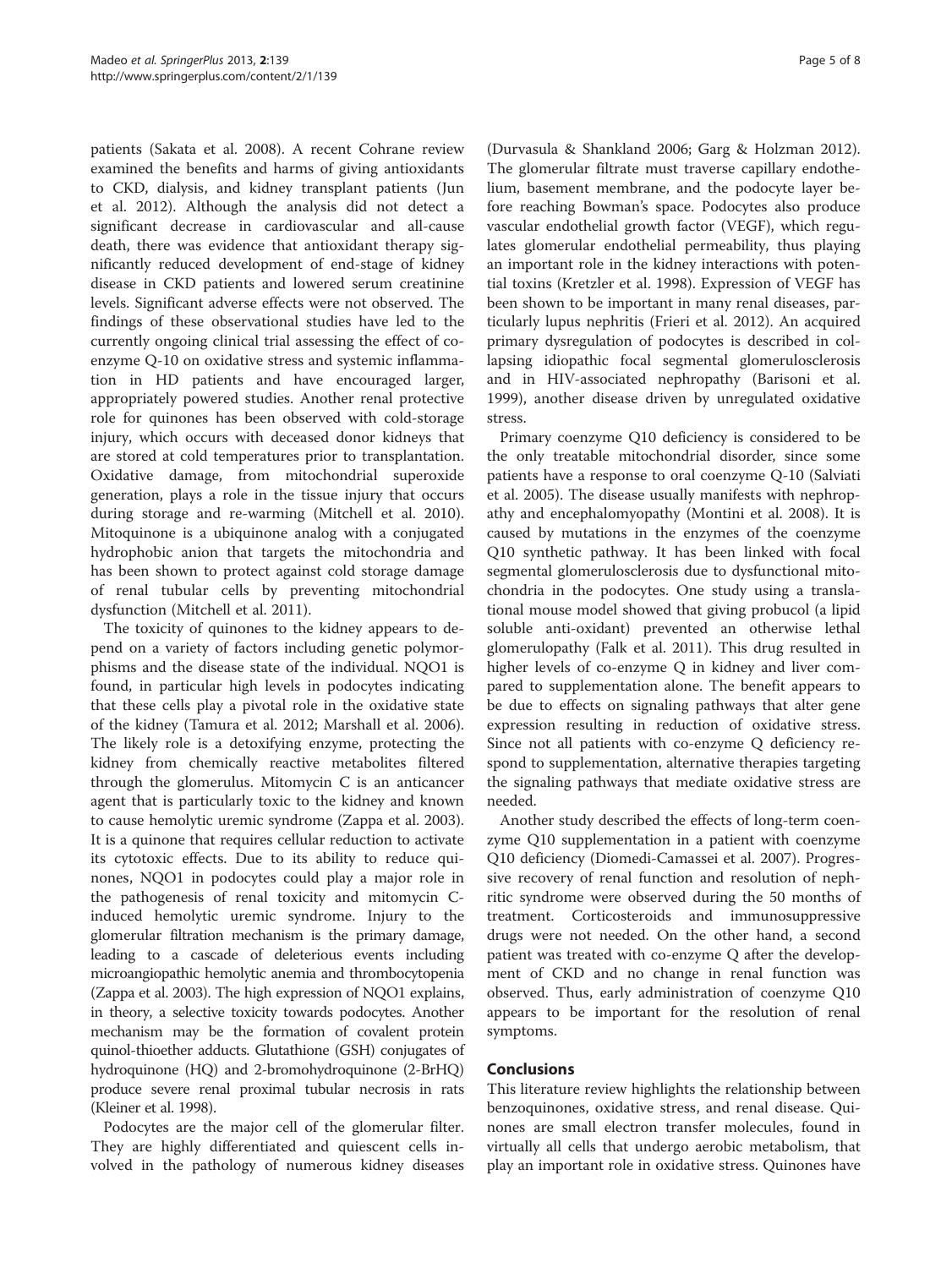<span id="page-5-0"></span>a diverse role in medicine, including anti-cancer agents and anti-aging and arteriosclerosis. Quinones can be renal toxic or renal protective. Thymoquinone protects the kidney from toxic effects of drugs, including gentamicin, vancomycin and cisplantin. Mitoquinone can protect against cold storage damage of deceased donor kidneys. Mitomycin C is an anticancer agent that is particularly toxic to renal podocytes because it targets the detoxifying enzyme NQO1. Primary coenzyme Q10 deficiency also results in kidney damage primarily due to dysfunctional mitochondria in the podocytes. CoQ10 administration was partially effective for suppressing the oxidative stress in dialysis patients. Although the role of co-enzyme Q in CKD and ESRD is not fully established, encouraging observational studies and lack of significant adverse effects encourage future investigations. Many factors play a role in the interaction between quinones, oxidative stress and kidney physiology. Future studies, including clinical trials, can help to better unravel this role and improve the management of patients with or at risk for kidney diseases.

### Competing interests

The authors declare that they have no competing interests.

#### Authors' contributions

JM wrote the initial draft and planned each sub-section. All authors individually edited and expanded all sections. JM and MF compiled the reference list. JM complied the final manuscript. All authors read and approved the final manuscript.

#### Acknowledgments

The authors have no acknowledgments to disclose.

#### Received: 3 December 2012 Accepted: 10 March 2013 Published: 1 April 2013

#### References

- Aksu U, Demirci C, Ince C (2011) The pathogenesis of acute kidney injury and the toxic triangle of oxygen, reactive oxygen species and nitric oxide. Contrib Nephrol 174:119–128
- Albracht SP, Meijer AJ, Rydstrom J (2011) Mammalian NADH:ubiquinone oxidoreductase (Complex I) and nicotinamide nucleotide transhydrogenase (Nnt) together regulate the mitochondrial production of H(2)O(2)– implications for their role in disease, especially cancer. J Bioenerg Biomembr 43:541–564
- Ali BH, Al Za'abi M, Blunden G et al (2011) Experimental gentamicin nephrotoxicity and agents that modify it: a mini-review of recent research. Basic Clin Pharmacol Toxicol 109:225–232
- Alkharfy KM, Al-Daghri NM, Al-Attas OS et al (2011) The protective effect of thymoquinone against sepsis syndrome morbidity and mortality in mice. Int Immunopharmacol 11:250–254
- Balercia G, Mancini A, Paggi F et al (2009) Coenzyme Q10 and male infertility. J Endocrinol Invest 32:626–632
- Barisoni L, Kriz W, Mundel P et al (1999) The dysregulated podocyte phenotype: a novel concept in the pathogenesis of collapsing idiopathic focal segmental glomerulosclerosis and HIV-associated nephropathy. J Am Soc Nephrol 10:51–61
- Basarslan F, Yilmaz N, Ates S et al (2012) Protective effects of thymoquinone on vancomycin-induced nephrotoxicity in rats. Hum Exp Toxicol 31:726–733
- Begleiter A, Leith MK, Curphey TJ et al (1997) Induction of DT-diaphorase in cancer chemoprevention and chemotherapy. Oncol Res 9:371–382
- Bolton JL, Trush MA, Penning TM et al (2000) Role of quinones in toxicology. Chem Res Toxicol 13:135–160
- Boutaud O, Roberts LJ 2nd (2011) Mechanism-based therapeutic approaches to rhabdomyolysis-induced renal failure. Free Radic Biol Med 51:1062–1067
- Cavalieri E, Rogan E (2006) Catechol quinones of estrogens in the initiation of breast, prostate, and other human cancers: keynote lecture. Ann N Y Acad Sci 1089:286–301
- Chen M, Gong L, Qi X et al (2011) Inhibition of renal NQO1 activity by dicoumarol suppresses nitroreduction of aristolochic acid I and attenuates its nephrotoxicity. Toxicol Sci 122:288–296
- De Broe ME (2012) Chinese herbs nephropathy and Balkan endemic nephropathy: toward a single entity, aristolochic acid nephropathy. Kidney Int 81:513–515
- Dhakshinamoorthy S, Long DJ 2nd, Jaiswal AK (2000) Antioxidant regulation of genes encoding enzymes that detoxify xenobiotics and carcinogens. Curr Top Cell Regul 36:201–216
- Diomedi-Camassei F, Di Giandomenico S, Santorelli FM et al (2007) COQ2 nephropathy: a newly described inherited mitochondriopathy with primary renal involvement. J Am Soc Nephrol 18:2773–2780
- Durvasula RV, Shankland SJ (2006) The renin-angiotensin system in glomerular podocytes: mediator of glomerulosclerosis and link to hypertensive nephropathy. Curr Hypertens Rep 8:132–138
- Eltzschig HK, Eckle T (2011) Ischemia and reperfusion–from mechanism to translation. Nat Med 17:1391–1401
- Enns GM, Kinsman SL, Perlman SL et al (2012) Initial experience in the treatment of inherited mitochondrial disease with EPI-743. Mol Genet Metab 105:91–102
- Falk MJ, Polyak E, Zhang Z et al (2011) Probucol ameliorates renal and metabolic sequelae of primary CoQ deficiency in Pdss2 mutant mice. EMBO Mol Med 3:410–427
- Forbes JM, Coughlan MT, Cooper ME (2008) Oxidative stress as a major culprit in kidney disease in diabetes. Diabetes 57:1446–1454
- Frieri M (2012) Accelerated atherosclerosis in systemic lupus erythematosus: role of proinflammatory cytokines and therapeutic approaches. Curr Allergy Asthma Rep 12:25–32
- Frieri M, Samih MA, Dzhindzhikhashvili M et al (2012) Toll-like receptor 9 and vascular endothelial growth factor levels in human kidneys from lupus nephritis patients. Curr Allergy Asthma Rep 25:1041–1046
- Gao X, Wen X, Esser L et al (2003) Structural basis for the quinone reduction in the bc1 complex: a comparative analysis of crystal structures of mitochondrial cytochrome  $bc_1$  with bound substrate and inhibitors at the  $Q_i$ site. Biochemistry 42:9067–9080
- Garg P, Holzman LB (2012) Podocytes: gaining a foothold. Exp Cell Res 318:955–963
- Gobe G, Crane D (2010) Mitochondria, reactive oxygen species and cadmium toxicity in the kidney. Toxicol Lett 198:49–55
- Gokbel H, Atalay H, Okudan N et al (2011) Coenzyme Q10 and its relation with oxidant and antioxidant system markers in patients with end-stage renal disease. Ren Fail 33:677–681
- Gorin Y, Ricono JM, Wagner B et al (2004) Angiotensin II-induced ERK1/ERK2 activation and protein synthesis are redox-dependent in glomerular mesangial cells. Biochem J 381:231–239
- Gunner MR, Madeo J, Zhu Z (2008) Modification of quinone electrochemistry by the proteins in the biological electron transfer chains: examples from photosynthetic reaction centers. J Bioenerg Biomembr 40:509–519
- Hyson HC, Kieburtz K, Shoulson I et al (2010) Safety and tolerability of highdosage coenzyme Q10 in Huntington's disease and healthy subjects. Mov Disord 25:1924–1928
- Iverson TM, Arciero DM, Hooper AB et al (2001) High-resolution structures of the oxidized and reduced states of cytochrome c554 from Nitrosomonas europaea. J Biol Inorg Chem 6:390–397
- Jacquerioz FA, Croft AM (2009) Drugs for preventing malaria in travellers. Cochrane Database Syst Rev 4:CD006491
- Jamshidi M, Bartkova J, Greco D et al (2012) NQO1 expression correlates inversely with NFkappaB activation in human breast cancer. Breast Cancer Res Treat 132:955–968
- Jun M, Venkataraman V, Razavian M et al (2012) Antioxidants for chronic kidney disease. Cochrane Database Syst Rev 10, CD008176
- Kalayci M, Unal MM, Gul S et al (2011) Effect of coenzyme Q10 on ischemia and neuronal damage in an experimental traumatic brain-injury model in rats. BMC Neurosci 12:75
- Kerr DS (2010) Treatment of mitochondrial electron transport chain disorders: a review of clinical trials over the past decade. Mol Genet Metab 99:246–255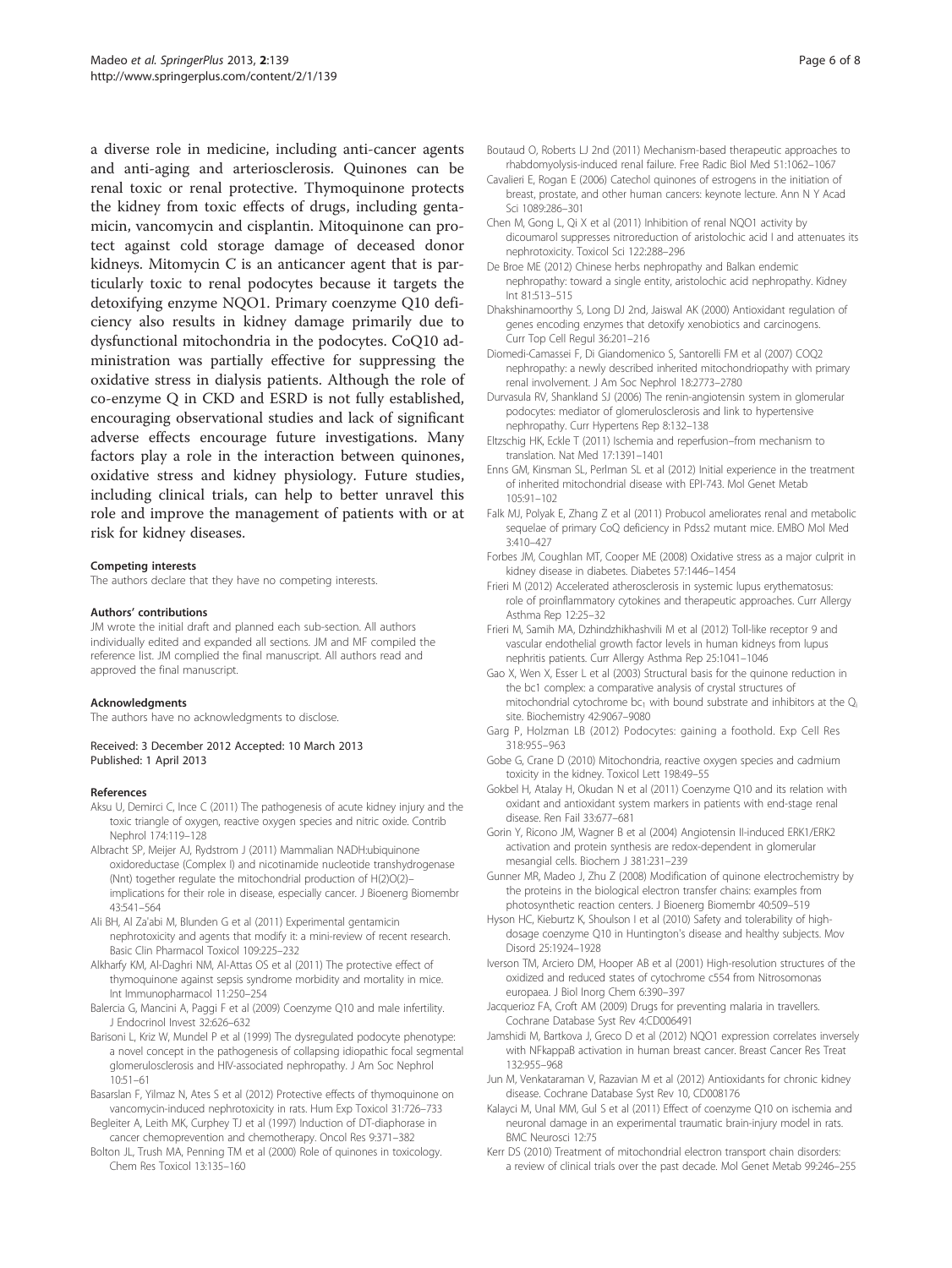- <span id="page-6-0"></span>Khan MA, Chen HC, Tania M et al (2011) Anticancer activities of Nigella sativa (black cumin). Afr J Tradit Complement Altern Med 8:226–232
- Kitiyakara C, Chabrashvili T, Chen Y et al (2003) Salt intake, oxidative stress, and renal expression of NADPH oxidase and superoxide dismutase. J Am Soc Nephrol 14:2775–2782
- Kleiner HE, Rivera MI, Pumford NR et al (1998) Immunochemical detection of quinol–thioether-derived protein adducts. Chem Res Toxicol 11:1283–1290
- Koyner JL, Sher Ali R, Murray PT (2008) Antioxidants. Do they have a place in the prevention or therapy of acute kidney injury? Nephron Exp Nephrol 109:e109–e117
- Kretzler M, Schroppel B, Merkle M et al (1998) Detection of multiple vascular endothelial growth factor splice isoforms in single glomerular podocytes. Kidney Int Suppl 67:S159–S161
- Kunzendorf U, Haase M, Rolver L et al (2010) Novel aspects of pharmacological therapies for acute renal failure. Drugs 70:1099–1114
- Kurien BT, Scofield RH (2008) Autoimmunity and oxidatively modified autoantigens. Autoimmun Rev 7:567–573
- Kurisu G, Zhang H, Smith JL et al (2003) Structure of the cytochrome b6f complex of oxygenic photosynthesis: tuning the cavity. Science 302:1009–1014
- Leigh D (1951) Subacute necrotizing encephalomyelopathy in an infant. J Neurol Neurosurg Psychiatry 14:216–221
- Lippa S, Colacicco L, Calla C et al (1994) Coenzyme Q10 levels, plasma lipids and peroxidation extent in renal failure and in hemodialytic patients. Mol Aspects Med 15(Suppl):s213–s219
- Lulli M, Witort E, Papucci L et al (2012) Coenzyme Q10 instilled as eye drops on the cornea reaches the retina and protects retinal layers from apoptosis in a mouse model of kainate-induced retinal damage. Invest Ophthalmol Vis Sci 53:8295–8302
- Madeo J, Gunner MR (2005) Modeling binding kinetics at the Q(A) site in bacterial reaction centers. Biochemistry 44:10994–11004

Madeo J, Mihajlovic M, Lazaridis T et al (2011) Slow dissociation of a charged ligand: analysis of the primary quinone Q(A) site of photosynthetic bacterial reaction centers. J Am Chem Soc 133:17375–17385

- Marshall CB, Pippin JW, Krofft RD et al (2006) Puromycin aminonucleoside induces oxidant-dependent DNA damage in podocytes in vitro and in vivo. Kidney Int 70:1962–1973
- McCarty MF, Barroso-Aranda J, Contreras F (2010) Oxidative stress therapy for solid tumors - a proposal. Med Hypotheses 74:1052–1054

Mehmetoglu I, Yerlikaya FH, Kurban S et al (2012) Oxidative stress markers in hemodialysis and peritoneal dialysis patients, including coenzyme Q10 and ischemia-modified albumin. Int J Artif Organs 35:226–232

Mimaki M, Wang X, McKenzie M et al (1817) Understanding mitochondrial complex I assembly in health and disease. Biochim Biophys Acta 2012:851–862

- Mitchell T, Saba H, Laakman J et al (2010) Role of mitochondrial-derived oxidants in renal tubular cell cold-storage injury. Free Radic Biol Med 49:1273–1282
- Mitchell T, Rotaru D, Saba H et al (2011) The mitochondria-targeted antioxidant mitoquinone protects against cold storage injury of renal tubular cells and rat kidneys. J Pharmacol Exp Ther 336:682–692
- Monks TJ, Jones DC (2002) The metabolism and toxicity of quinones, quinonimines, quinone methides, and quinone-thioethers. Curr Drug Metab 3:425–438
- Montini G, Malaventura C, Salviati L (2008) Early coenzyme Q10 supplementation in primary coenzyme Q10 deficiency. N Engl J Med 358:2849–2850
- Morre DJ, Morre DM (2011) Non-mitochondrial coenzyme Q. Biofactors 37:355–360

Mukhopadhyay P, Horvath B, Zsengeller Z et al (2012) Mitochondrial-targeted antioxidants represent a promising approach for prevention of cisplatininduced nephropathy. Free Radic Biol Med 52:497–506

- Nagase M, Matsui H, Shibata S et al (2007) Salt-induced nephropathy in obese spontaneously hypertensive rats via paradoxical activation of the mineralocorticoid receptor: role of oxidative stress. Hypertension 50:877–883
- Nangaku M (2006) Chronic hypoxia and tubulointerstitial injury: a final common pathway to end-stage renal failure. J Am Soc Nephrol 17:17–25
- Ogasawara Y, Umezu N, Ishii K (2012) DNA damage in human pleural mesothelial cells induced by exposure to carbon nanotubes. Nihon Eiseigaku Zasshi 67:76–83
- Okamura DM, Himmelfarb J (2009) Tipping the redox balance of oxidative stress in fibrogenic pathways in chronic kidney disease. Pediatr Nephrol 24:2309–2319
- Orient A, Donko A, Szabo A et al (2007) Novel sources of reactive oxygen species in the human body. Nephrol Dial Transplant 22:1281–1288
- Oudemans-van Straaten HM (2005) Strategies to prevent contrast nephropathy. Minerva Cardioangiol 53:445–463
- Perez-Sanchez C, Ruiz-Limon P, Aguirre MA et al (2012) Mitochondrial dysfunction in antiphospholipid syndrome: implications in the pathogenesis of the disease and effects of coenzyme Q(10) treatment. Blood 119:5859–5870
- Qu HY, Gao HZ, Hao GT et al (2010) Single-dose safety, pharmacokinetics, and food effects studies of compound naphthoquine phosphate tablets in healthy volunteers. J Clin Pharmacol 50:1310–1318
- Quinzii CM, Hirano M (2010) Coenzyme Q and mitochondrial disease. Dev Disabil Res Rev 16:183–188
- Ragheb A, Attia A, Eldin WS et al (2009) The protective effect of thymoquinone, an anti-oxidant and anti-inflammatory agent, against renal injury: a review. Saudi J Kidney Dis Transpl 20:741–752
- Rakoczi K, Klivenyi P, Vecsei L (2009) Neuroprotection in Parkinson's disease and other neurodegenerative disorders: preclinical and clinical findings. Ideggyogy Sz 62:25–34
- Ralph SJ, Low P, Dong L et al (2006) Mitocans: mitochondrial targeted anticancer drugs as improved therapies and related patent documents. Recent Pat Anticancer Drug Discov 1:327–346
- Ralph SJ, Moreno-Sanchez R, Neuzil J et al (2011) Inhibitors of succinate: quinone reductase/Complex II regulate production of mitochondrial reactive oxygen species and protect normal cells from ischemic damage but induce specific cancer cell death. Pharm Res 28:2695–2730
- Rich PR, Bendall DS (1979) A mechanism for the reduction of cytochromes by quinols in solution and its relevance to biological electron transfer reactions. FEBS Lett 105:189–194
- Ross D, Kepa JK, Winski SL et al (2000) NAD(P)H:quinone oxidoreductase 1 (NQO1): chemoprotection, bioactivation, gene regulation and genetic polymorphisms. Chem Biol Interact 129:77–97
- Sagar S, Kaur M, Minneman KP et al (2010) Anti-cancer activities of diospyrin, its derivatives and analogues. Eur J Med Chem 45:3519–3530
- Sakata T, Furuya R, Shimazu T et al (2008) Coenzyme Q10 administration suppresses both oxidative and antioxidative markers in hemodialysis patients. Blood Purif 26:371–378
- Sakatsume M, Kadomura M, Sakata I et al (2001) Novel glomerular lipoprotein deposits associated with apolipoprotein E2 homozygosity. Kidney Int 59:1911–1918
- Salviati L, Sacconi S, Murer L et al (2005) Infantile encephalomyopathy and nephropathy with CoQ10 deficiency: a CoQ10-responsive condition. Neurology 65:606–608
- Sankaranarayanan C, Pari L (2011) Thymoquinone ameliorates chemical induced oxidative stress and beta-cell damage in experimental hyperglycemic rats. Chem Biol Interact 190:148–154
- Sayed-Ahmed MM, Nagi MN (2007) Thymoquinone supplementation prevents the development of gentamicin-induced acute renal toxicity in rats. Clin Exp Pharmacol Physiol 34:399–405
- Siegel D, Yan C, Ross D (2012) NAD(P)H:quinone oxidoreductase 1 (NQO1) in the sensitivity and resistance to antitumor quinones. Biochem Pharmacol 83:1033–1040
- Singbartl K, Kellum JA (2012) AKI in the ICU: definition, epidemiology, risk stratification, and outcomes. Kidney Int 81:819–825
- Skulachev VP, Anisimov VN, Antonenko YN et al (2009) An attempt to prevent senescence: a mitochondrial approach. Biochim Biophys Acta 1787:437–461
- Skulachev MV, Antonenko YN, Anisimov VN et al (2011) Mitochondrial-targeted plastoquinone derivatives. Effect on senescence and acute age-related pathologies. Curr Drug Targets 12:800–826
- Soares J, Keppler BR, Wang X et al (2011) Ortho-Quinone tanshinones directly inhibit telomerase through an oxidative mechanism mediated by hydrogen peroxide. Bioorg Med Chem Lett 21:7474–7478
- Stowell MHB, McPhillips TM, Rees DC et al (1997) Light-induced structural changes in photosynthetic reaction center: implications for mechanism of electron-proton transfer. Science 276:812–816
- Syed S, Zubair A, Frieri M (2012) Immune response to nanomaterials: implications for medicine and literature review. Curr Allergy Asthma Rep 13(1):50–57
- Tamura Y, Tanabe K, Kitagawa W et al (2012) Nicorandil, a Katp channel opener, alleviates chronic renal injury by targeting podocytes and macrophages. Am J Physiol Renal Physiol 303:F339–F349